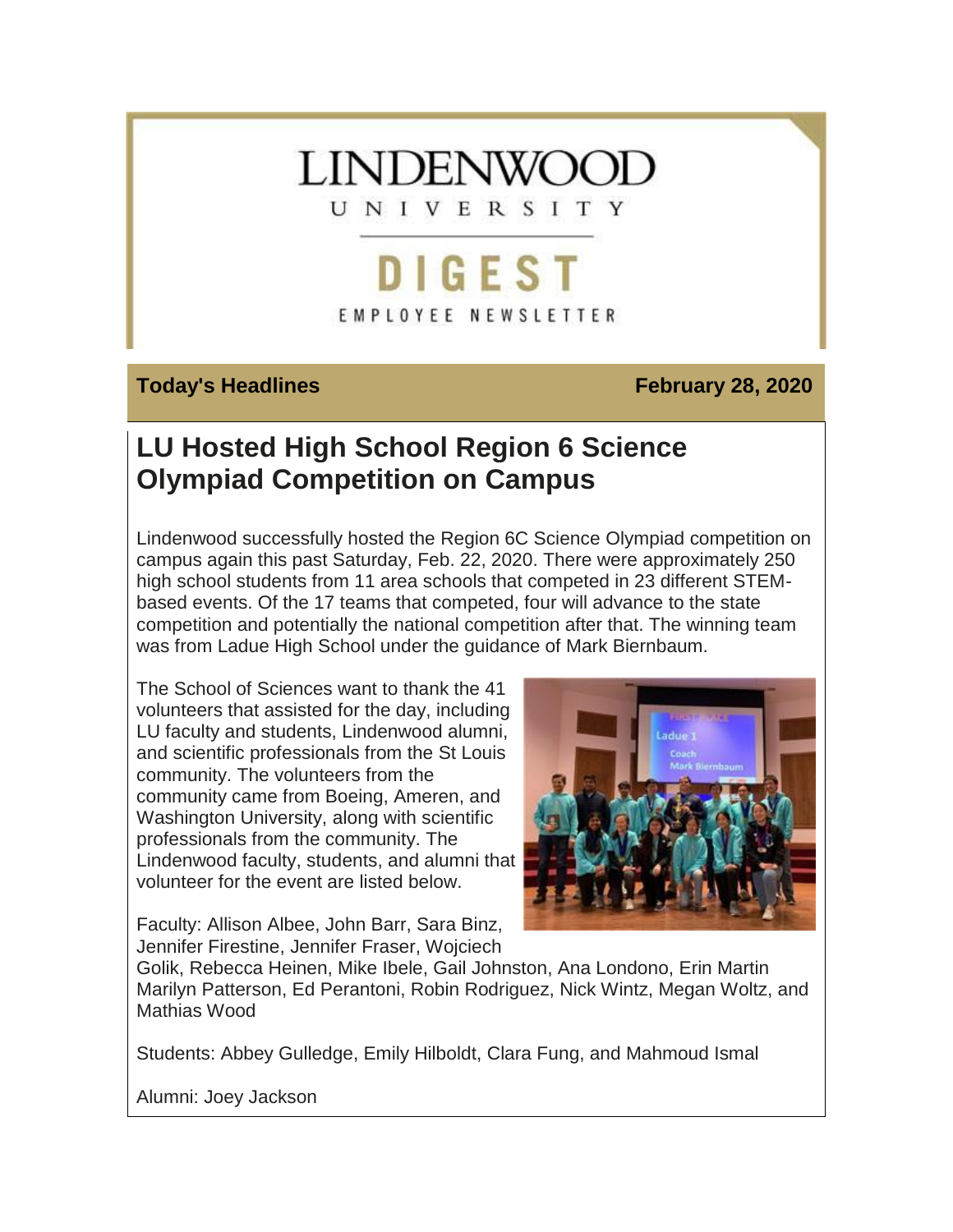This event is annually hosted on campus and wouldn't be possible to coordinate without these wonderful volunteers. If you are interested in helping next year, please contact Darla Jia, associate professor of chemistry and Region 6 Division C Missouri Science Olympiad coordinator, at [djia@lindenwood.edu.](mailto:djia@lindenwood.edu) No science background is required to assist.

Additional thanks to the LU admissions office for sponsoring lunch for the volunteers that assisted for the day. Lunch was very much appreciated! Finally, thanks to the housekeeping staff, Joyce Daugherty and Joann Christensen for all that they did to make the day run smoothly!

# *Dr. Tawni Hunt Ferrarini* **Recipient of the 2020 Patricia Elder International Award**

The **[Hammond](https://hes32-ctp.trendmicro.com/wis/clicktime/v1/query?url=https%3a%2f%2fcustapp.marketvolt.com%2flink%2fFtmYGki1Ls%3fCM%3d1471031041%26X%3d70525052&umid=7b084b19-d866-4589-b82b-44904f81dbb3&auth=bc7ac43e330fa629f0cfb11786c85e83c10d06b8-e4ceffc8c47ee985efd7b20708e6bea8d7b5a3c9) Institute for Free Enterprise** proudly announces that **Dr. [Tawni](https://hes32-ctp.trendmicro.com/wis/clicktime/v1/query?url=https%3a%2f%2fcustapp.marketvolt.com%2flink%2fzgvUYFFcaC%3fCM%3d1471031041%26X%3d70525052&umid=7b084b19-d866-4589-b82b-44904f81dbb3&auth=bc7ac43e330fa629f0cfb11786c85e83c10d06b8-a1fad2da69896bd8b5a44cbdc148d9d8070b483f)** Hunt [Ferrarini,](https://hes32-ctp.trendmicro.com/wis/clicktime/v1/query?url=https%3a%2f%2fcustapp.marketvolt.com%2flink%2fzgvUYFFcaC%3fCM%3d1471031041%26X%3d70525052&umid=7b084b19-d866-4589-b82b-44904f81dbb3&auth=bc7ac43e330fa629f0cfb11786c85e83c10d06b8-a1fad2da69896bd8b5a44cbdc148d9d8070b483f) associate director of the Hammond Institute for Free Enterprise and the Robert W. Plaster Professor of Economic Education, recently received the 2020 Patricia Elder International Award.



This prestigious honor was awarded jointly by the National [Association](https://hes32-ctp.trendmicro.com/wis/clicktime/v1/query?url=https%3a%2f%2fcustapp.marketvolt.com%2flink%2f6HNrtSmYwZ%3fCM%3d1471031041%26X%3d70525052&umid=7b084b19-d866-4589-b82b-44904f81dbb3&auth=bc7ac43e330fa629f0cfb11786c85e83c10d06b8-0ec91e2972e7f967546a45fc00c48f99f5de39f9) of Economic Educators (NAEE) – which advances economic and financial literacy by serving educators – and the Council of [Economic](https://hes32-ctp.trendmicro.com/wis/clicktime/v1/query?url=https%3a%2f%2fcustapp.marketvolt.com%2flink%2fVe5WAnCaHx%3fCM%3d1471031041%26X%3d70525052&umid=7b084b19-d866-4589-b82b-44904f81dbb3&auth=bc7ac43e330fa629f0cfb11786c85e83c10d06b8-6e55b96b94bf3e17096994abffa2d1fab9f723cb) [Education](https://hes32-ctp.trendmicro.com/wis/clicktime/v1/query?url=https%3a%2f%2fcustapp.marketvolt.com%2flink%2fVe5WAnCaHx%3fCM%3d1471031041%26X%3d70525052&umid=7b084b19-d866-4589-b82b-44904f81dbb3&auth=bc7ac43e330fa629f0cfb11786c85e83c10d06b8-6e55b96b94bf3e17096994abffa2d1fab9f723cb) – which equips K-12 students with economic education tools and curriculum.

The Patricia Elder [International](https://hes32-ctp.trendmicro.com/wis/clicktime/v1/query?url=https%3a%2f%2fcustapp.marketvolt.com%2flink%2fRbduPXqQSz%3fCM%3d1471031041%26X%3d70525052&umid=7b084b19-d866-4589-b82b-44904f81dbb3&auth=bc7ac43e330fa629f0cfb11786c85e83c10d06b8-58dcec85ccb72a71687f4a577c8fd2b406bd5794) Award recognizes "individuals whose outstanding and dedicated service and leadership have had a significant impact on the delivery or enhancement of economic education throughout the world."

"It is an honor to be the 2020 award recipient," said Ferrarini, "as I'm passionate about bringing the research of economists into the lives and hearts of different groups, such as K-12 teachers and students, journalists, and policymakers. An exceptional aspect about being at Lindenwood University and receiving this award is that I get to draw international attention to the great things that are happening here on campus, plus I have the opportunity to bring the positive spirit of Lindenwood to other countries. For me, one of the best parts of getting this award is sharing it with the Lindenwood family. My successes are theirs."

In her third year on faculty at Lindenwood University in the Plaster School of Business & Entrepreneurship, Ferrarini is also the director of the School of Education's Economic [Education](https://hes32-ctp.trendmicro.com/wis/clicktime/v1/query?url=https%3a%2f%2fcustapp.marketvolt.com%2flink%2fqovFSLomuW%3fCM%3d1471031041%26X%3d70525052&umid=7b084b19-d866-4589-b82b-44904f81dbb3&auth=bc7ac43e330fa629f0cfb11786c85e83c10d06b8-49d3eb9c1c0eaf2142f8ca2089ef84af49630d59) Center (EEC), which she founded in 2018.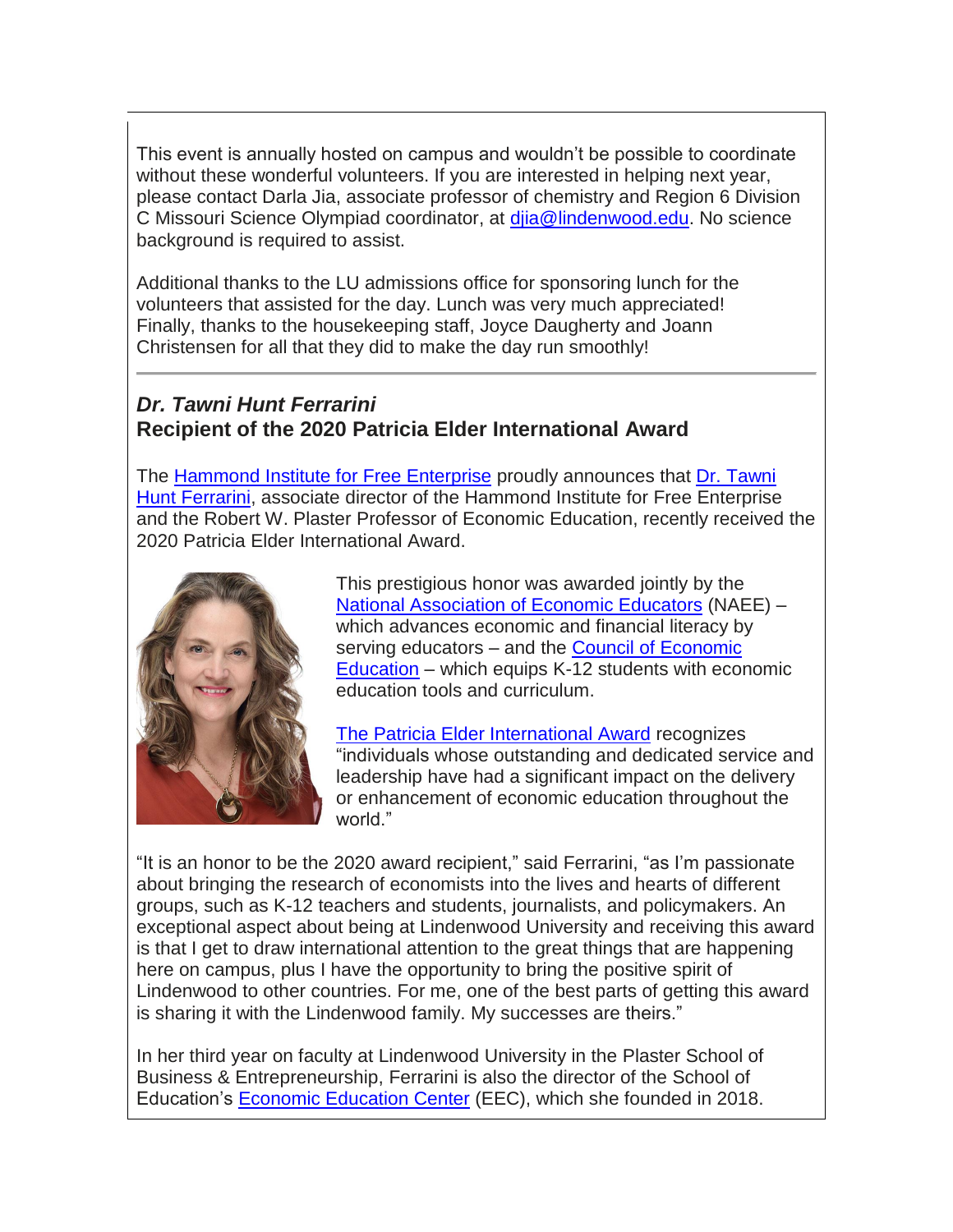# **Open Education Week is March 2 – 6!**



Throughout the week, Library Services will be providing useful information for both faculty and students about the benefits of Open Educational Resources as an alternative to traditional course materials. In addition, Library Services will be offering the following presentation on March 5 at 3 p.m. in LARC 110: Faculty Select: Come Learn How to Find

Open Educational Resources. In this workshop, you will get a chance to see the library's new product Faculty Select, which is designed to allow you to search and access quality open textbooks, all through a single interface. If you teach, this session is for you!

## [Register here!](https://hes32-ctp.trendmicro.com/wis/clicktime/v1/query?url=https%3a%2f%2fcustapp.marketvolt.com%2flink%2f19cEufnFtT%3fCM%3d1471031041%26X%3d70525052&umid=7b084b19-d866-4589-b82b-44904f81dbb3&auth=bc7ac43e330fa629f0cfb11786c85e83c10d06b8-9bc4757c2a74402010e7558b6f745f3afb9e535f)

#### **Hammond Institute to Host Spring Business Ethics Panel on March 19**

The [Hammond Institute for Free Enterprise](https://hes32-ctp.trendmicro.com/wis/clicktime/v1/query?url=https%3a%2f%2fcustapp.marketvolt.com%2flink%2fFtmYGki1Ls%3fCM%3d1471031041%26X%3d70525052&umid=7b084b19-d866-4589-b82b-44904f81dbb3&auth=bc7ac43e330fa629f0cfb11786c85e83c10d06b8-e4ceffc8c47ee985efd7b20708e6bea8d7b5a3c9) will co-host its next [Business](https://hes32-ctp.trendmicro.com/wis/clicktime/v1/query?url=https%3a%2f%2fcustapp.marketvolt.com%2flink%2fXhZpuWZDIg%3fCM%3d1471031041%26X%3d70525052&umid=7b084b19-d866-4589-b82b-44904f81dbb3&auth=bc7ac43e330fa629f0cfb11786c85e83c10d06b8-0223b305663f742337ebe02d1253b14b0a3be8ce)  [Ethics Panel](https://hes32-ctp.trendmicro.com/wis/clicktime/v1/query?url=https%3a%2f%2fcustapp.marketvolt.com%2flink%2fXhZpuWZDIg%3fCM%3d1471031041%26X%3d70525052&umid=7b084b19-d866-4589-b82b-44904f81dbb3&auth=bc7ac43e330fa629f0cfb11786c85e83c10d06b8-0223b305663f742337ebe02d1253b14b0a3be8ce) with the [Rotary Club of St. Charles](https://hes32-ctp.trendmicro.com/wis/clicktime/v1/query?url=https%3a%2f%2fcustapp.marketvolt.com%2flink%2ffq5wreGUdG%3fCM%3d1471031041%26X%3d70525052&umid=7b084b19-d866-4589-b82b-44904f81dbb3&auth=bc7ac43e330fa629f0cfb11786c85e83c10d06b8-91ecee0fb8a6ce6f912f60b5dff874f38952855c) from 11 a.m. to 12:45 p.m. on Thursday, March 19, in Dunseth Auditorium (Harmon Hall). This bi-annual luncheon event is an excellent opportunity for students in the Plaster School of Business & Entrepreneurship (PSB&E) and across campus to network with members of the local business community. The session, which focuses on real-life ethical dilemmas experienced by area business professionals, will also include their firsthand, personal approach to resolution. In addition to PSB&E faculty member Steve Coleman, featured panelists will be Dan Lester from Clayco and the Honorable Judge Deborah Alessi. All are welcome to attend, and registration is not required. For more information, please visit the Hammond [website](https://hes32-ctp.trendmicro.com/wis/clicktime/v1/query?url=https%3a%2f%2fcustapp.marketvolt.com%2flink%2f99vUVNLFFZ%3fCM%3d1471031041%26X%3d70525052&umid=7b084b19-d866-4589-b82b-44904f81dbb3&auth=bc7ac43e330fa629f0cfb11786c85e83c10d06b8-9422e94926bc92093fb863fd0657d3a374cbd97d) or call 636-627-2915.

## **Dr. Williamson Selected to Attend NASPA's Equity Leadership Academy**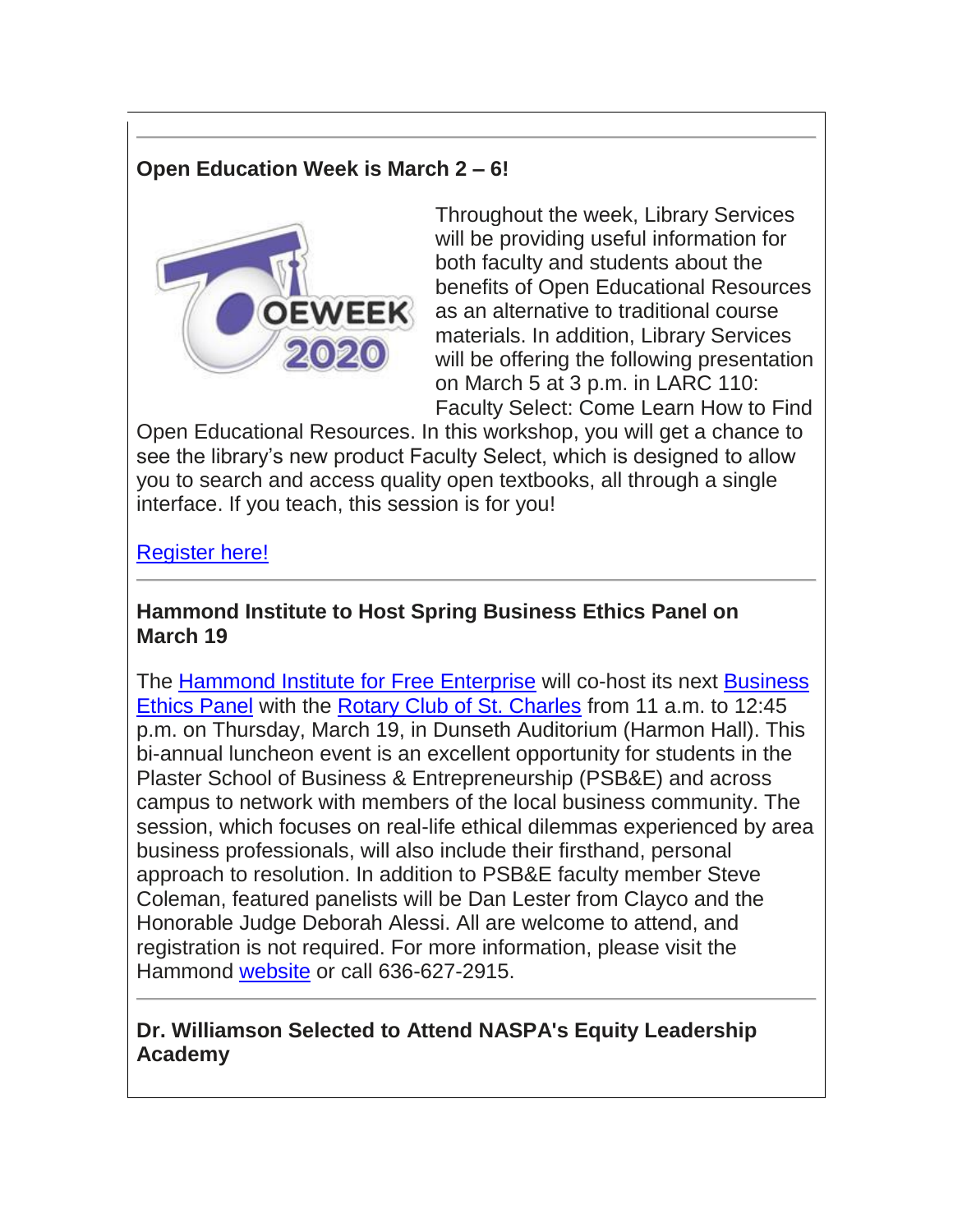Dr. Shane Williamson, AVP of student life & diversity/dean of students; Chief Diversity Officer was selected to be in the inaugural class of the Equity Leadership Academy, which is sponsored by NASPA and the University of Southern California's Race and Equity Center.

Sessions will address strategic planning and action, understanding campus unrest and student protest, managing and resolving racial tensions in the workplace, data, accountability, and incentives for advancing equity goals, and retaining and advancing diverse teams.

## **Black Student Excellence & Engagement Program Takes Students to Big XII Conference**

Four undergraduate students and one graduate student was selected to attend the Big XII Black Student Government Conference, which was held at the University of Oklahoma Feb. 20-23, 2020. The students were selected because of their involvement with the Lindenwood University Black Student Excellent and Engagement program. In fall 2019, there were 26 students in the program and their average GPA was a 3.12. This opportunityfor students was made possible by a The UPS



Foundation grant that Williamson for the BSEE program in fall 2019.

# **Student Research Conference – April 7, 2020**

Please add the Student Research Conference (SRC) to your calendars for Tuesday, April 7. Sessions will begin at 12:30 p.m. and end at 4:45 p.m. The deadline for students to submit to the conference is Friday, March 6.

Volunteer faculty and staff are needed to participate in judging student projects and presentations. To volunteer, complete this [brief questionnaire.](https://hes32-ctp.trendmicro.com/wis/clicktime/v1/query?url=https%3a%2f%2fcustapp.marketvolt.com%2flink%2fvsWrvFofye%3fCM%3d1471031041%26X%3d70525052&umid=7b084b19-d866-4589-b82b-44904f81dbb3&auth=bc7ac43e330fa629f0cfb11786c85e83c10d06b8-8000bcc6b9f19e97b0d73b43c3e2d1e87d8896a8) Send any questions or concerns related to judging to [Tracy Flicek.](mailto:tflicek@lindenwood.edu)

Students who have completed original research, have a project in the works, or creative projects can submit or be nominated by a faculty member to participate in the conference. Students can present their work in a poster session, presentation, or panel presentation. To present at the conference, students must submit an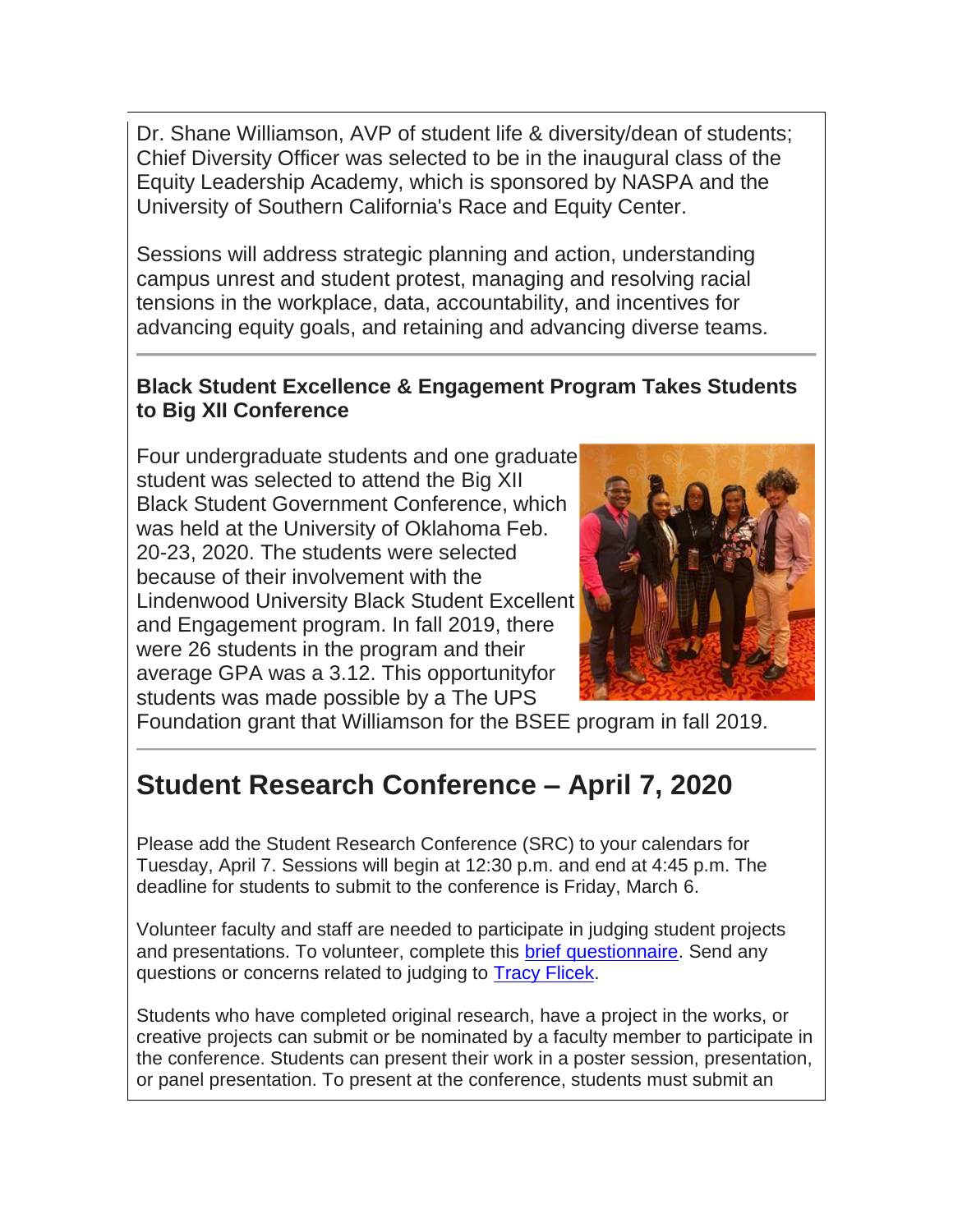application that includes a 100-150-word abstract describing their work. Students involved in a group project will submit one form with all names included. [Click](https://hes32-ctp.trendmicro.com/wis/clicktime/v1/query?url=https%3a%2f%2fcustapp.marketvolt.com%2flink%2fqwGf1KwKBq%3fCM%3d1471031041%26X%3d70525052&umid=7b084b19-d866-4589-b82b-44904f81dbb3&auth=bc7ac43e330fa629f0cfb11786c85e83c10d06b8-5f81fbfa784e33e9d44b9107e5c21d54cbc9db77)  [here](https://hes32-ctp.trendmicro.com/wis/clicktime/v1/query?url=https%3a%2f%2fcustapp.marketvolt.com%2flink%2fqwGf1KwKBq%3fCM%3d1471031041%26X%3d70525052&umid=7b084b19-d866-4589-b82b-44904f81dbb3&auth=bc7ac43e330fa629f0cfb11786c85e83c10d06b8-5f81fbfa784e33e9d44b9107e5c21d54cbc9db77) to view the conference website. Any questions about the conference can be sent to [SRC@lindendwood.edu.](mailto:SRC@lindendwood.edu)

# **'Take it Further' Faculty Fellowship with Mitch Nasser**

Mitch Nasser's project asks faculty and staff to examine how their own identities may impact how they see and serve students. Nasser will offer the chance to participate in a three-part workshop series during which participants will review their current practices, reflect on how informal comments or actions can impact the student experience, and identify adjustments they can make to improve student experiences and achievement. He will also host the same three-part series live via Canvas for those who cannot attend face-to-face sessions. Additionally, Nasser will offer a work-at-your-own pace option and weekly Canvas discussion on relevant topics. Please complete the [interest survey](https://hes32-ctp.trendmicro.com/wis/clicktime/v1/query?url=https%3a%2f%2fcustapp.marketvolt.com%2flink%2fzVxc8ppFcS%3fCM%3d1471031041%26X%3d70525052&umid=7b084b19-d866-4589-b82b-44904f81dbb3&auth=bc7ac43e330fa629f0cfb11786c85e83c10d06b8-9f140928cea5d01f07d09b454a0a88ae48e8a0f5) or contact Mitch Nasser at [RNasser@lindenwood.edu](mailto:RNasser@lindenwood.edu) for information.

## **Hamilton and Cundiff-Reed Present on Feb. 22**

Molly Hamilton, writing specialist in the Lindenwood University Writing Center, and Allison Cundiff-Reed, Lindenwood University adjunct instructor of English, both attended conferences on Saturday, Feb. 22, where they gave presentations.



Hamilton attended the Gateway Writing Center Association (GWCA) conference at St. Louis Community College – Meramec, where she presented "Tips for Making Your Tutoring Sessions More Accessible for Everyone."

The GWCA provides opportunities for undergraduate and graduate student tutors to present at, as well as attend, a quality conference for a low cost. This was the second annual writing center tutor conference. The theme was "Access for All." Writing Center staff members Laura Reilly,

Stefanie Hammond, Gerred Zingale, and Susan Edele also attended.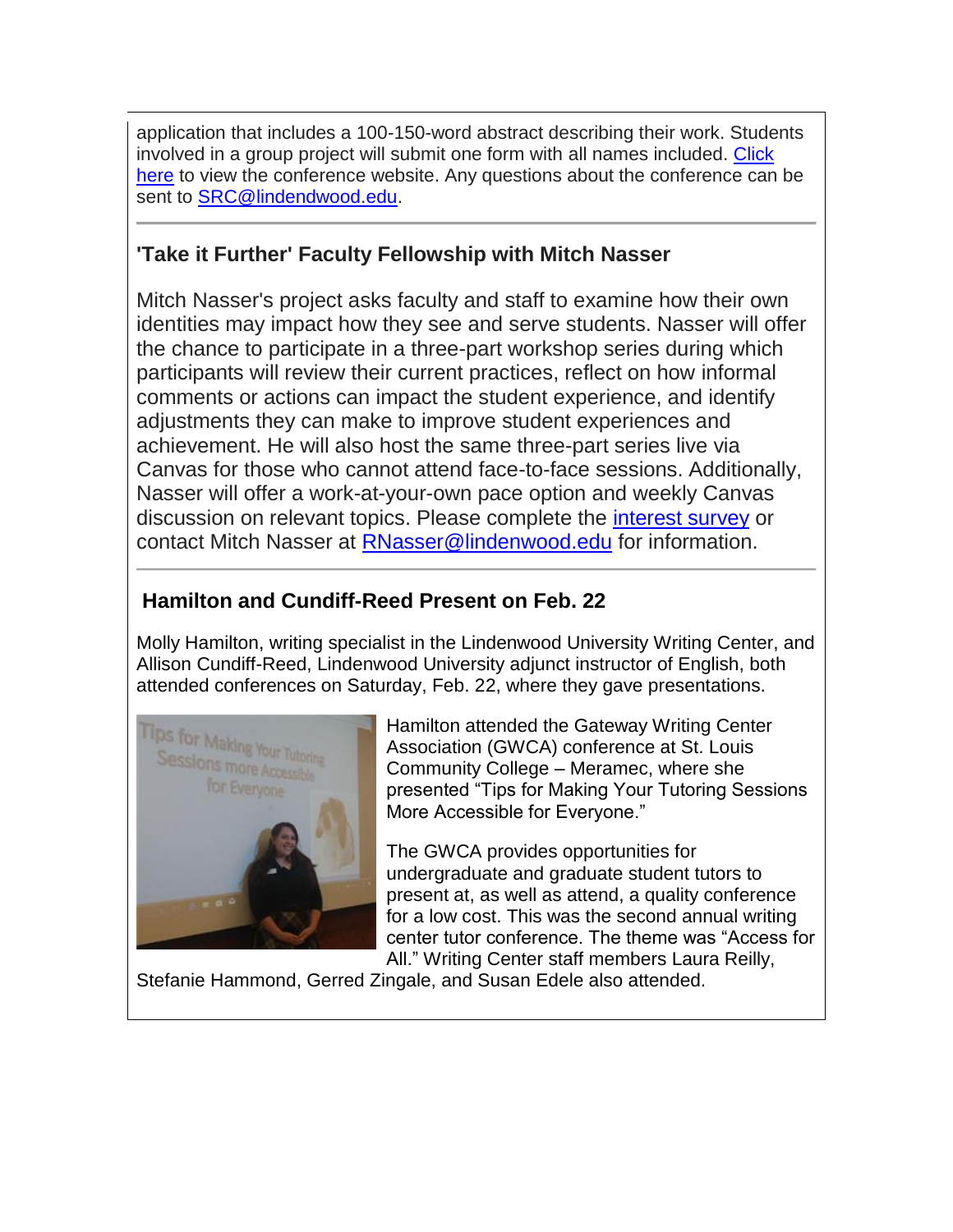Cundiff-Reed presented at the Women's and Gender Studies Conference at Truman State University, where she read poems from her two books, *Otherings* and *Just to See How It Feels*.

The readings were part of a panel discussion led by Dr. Monica Barron, professor of English at Truman State University. Proceeds from Cundiff-Reed's books go to Youth In Need, a St. Louis charity that serves displaced and LGBTQ youths.



# **Children of Alcoholics Support Group**

The Student Counseling and Resource Center will be facilitating a Children of Alcoholics Support Group for students on campus. The group will meet every Tuesday, March 24 to April 28, from 3 p.m. to 4 p.m. in the Evans Commons Group Dining Room. This is an open group, so if students aren't able to make it to every session they are still welcome to attend when they are able to. Students can sign up by calling (636) 949-4541 or emailing [scrc@lindenwood.edu.](mailto:scrc@lindenwood.edu) The SCRC would love to reach as many students as possible but we needs your help spreading the word. If you have questions or would like more details on the group, please use [this link.](https://hes32-ctp.trendmicro.com/wis/clicktime/v1/query?url=https%3a%2f%2fcustapp.marketvolt.com%2flink%2f3VS5kgtYZZ%3fCM%3d1471031041%26X%3d70525052&umid=7b084b19-d866-4589-b82b-44904f81dbb3&auth=bc7ac43e330fa629f0cfb11786c85e83c10d06b8-72b67ff762b3eac952eeb340ed7154672a2f1608)

# **Library Services Forgiving Fines for Donations to the Little Free Pantry**

To show support for the Little Free Pantry in the Center for Diversity and Inclusion, Library Services will be collecting items in lieu of fines for the next several weeks. Library Services can also serve as a secondary Free Pantry collection depot throughout the duration of our campaign.

# **Health and Human Services Networking Night**

The Public Health Student Association, in partnership with Career Services and Alumni Relations, is hosting a Health and Human Services [networking night](https://hes32-ctp.trendmicro.com/wis/clicktime/v1/query?url=https%3a%2f%2fcustapp.marketvolt.com%2flink%2ftQb4uf25RF%3fCM%3d1471031041%26X%3d70525052&umid=7b084b19-d866-4589-b82b-44904f81dbb3&auth=bc7ac43e330fa629f0cfb11786c85e83c10d06b8-cc795bad35539349f87c1e0a8719a33130968276) on Wednesday, April 1, in the Scheidegger Center lobby from 6 to 8 p.m.

In order to make this event informative and interesting to a diverse array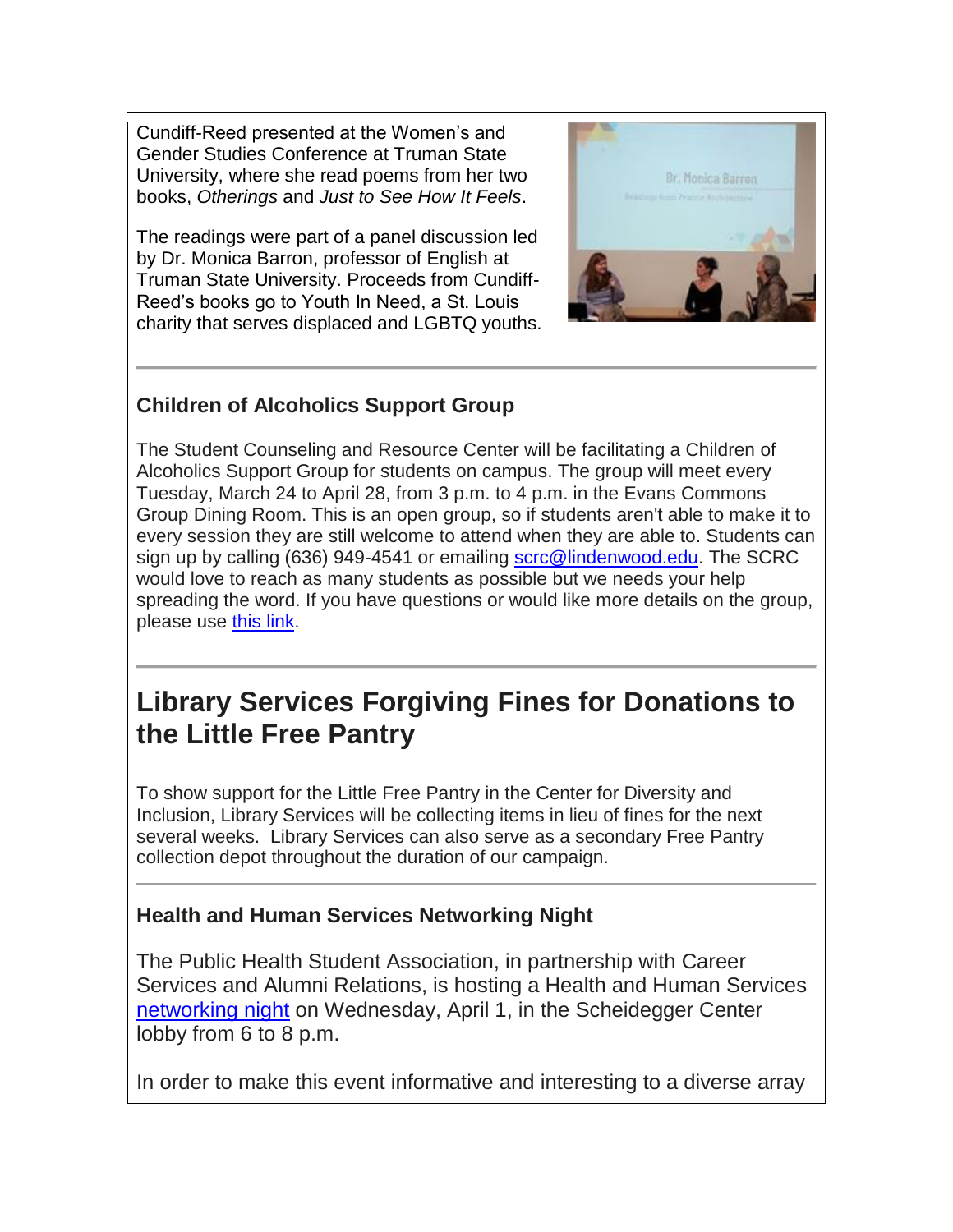of students and alumni, you are invited to send contact information for

- 1. Past and current internship supervisors
- 2. Relevant guest speakers from the community
- 3. Alumni in the area

Organizers will create an invitation list based on input, send out invitations, facilitate follow-up, and manage the guest list.

Please let [Amy Estlund](mailto:estlund@lindenwood.edu) know if you have any question.

# **Call for Nominations: 2020 Assessment Champion Award**

The University Assessment Committee seeks nominations for the 2020 Assessment Champion Award.

Since 2017, Lindenwood University has recognized 30 faculty and staff for their commitment to assessment, data-informed planning, and continuous improvement. A list of previous Assessment Champion Award recipients can be found [here.](https://hes32-ctp.trendmicro.com/wis/clicktime/v1/query?url=https%3a%2f%2fcustapp.marketvolt.com%2flink%2fPkkIcXFe9d%3fCM%3d1471031041%26X%3d70525052&umid=7b084b19-d866-4589-b82b-44904f81dbb3&auth=bc7ac43e330fa629f0cfb11786c85e83c10d06b8-a9754d1540f25591d6adf3eedea90f259cad7454)

The University Assessment Committee seeks nominations for the 2020 Assessment Champion Award.

[Click here](https://hes32-ctp.trendmicro.com/wis/clicktime/v1/query?url=https%3a%2f%2fcustapp.marketvolt.com%2flink%2fPkkIcXFe9d%3fCM%3d1471031041%26X%3d70525052&umid=7b084b19-d866-4589-b82b-44904f81dbb3&auth=bc7ac43e330fa629f0cfb11786c85e83c10d06b8-a9754d1540f25591d6adf3eedea90f259cad7454) for more information and to access the nomination form.

Recipients of the 2020 Assessment Champion Award will be honored at the third Annual Assessment and Planning Summit on Wednesday, May 13, in the Scheidegger Center's Lindenwood Theater.

## **Celebrate 'Women's Herstory Month' Luncheon**

Here's to strong women. May we know them. May we be them. May we raise them.

The Center for Diversity and Inclusion will celebrate "Women's Herstory Month" on Monday, March 23, from 12 to 1 p.m. through storytelling and communitybuilding activities. [Please register for your space.](https://hes32-ctp.trendmicro.com/wis/clicktime/v1/query?url=https%3a%2f%2fcustapp.marketvolt.com%2flink%2fmmdKenocSF%3fCM%3d1471031041%26X%3d70525052&umid=7b084b19-d866-4589-b82b-44904f81dbb3&auth=bc7ac43e330fa629f0cfb11786c85e83c10d06b8-a208eead435cee39ddea10a374b6f1e18269415a) The center looks forward to seeing you there!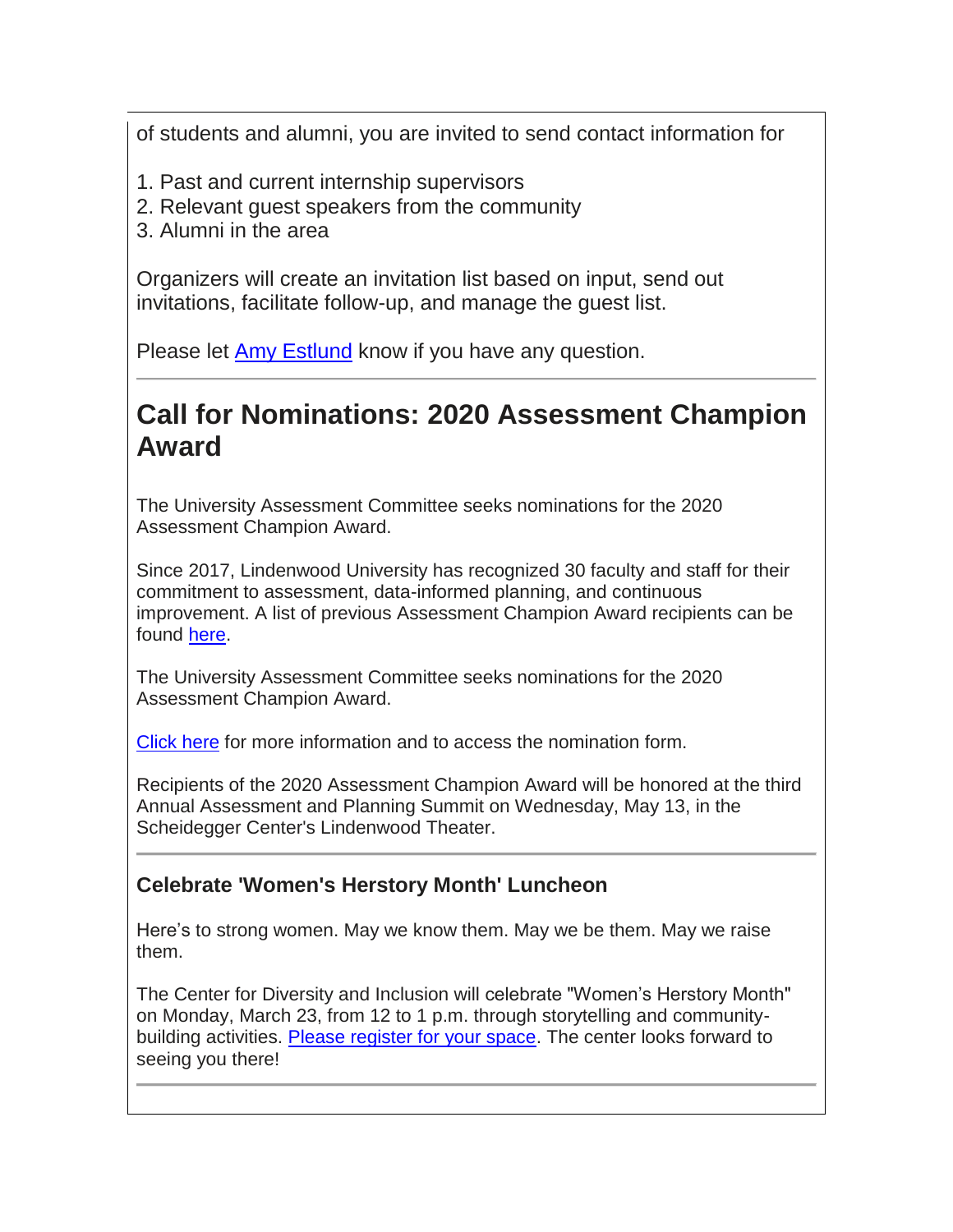# **Today is the Deadline to Nominate an Outstanding Staff Member!**

The Lindenwood community (staff, faculty, adjuncts, students, and administrators) is invited to nominate an outstanding staff member for one of five staff recognition awards. If you know an outstanding staff member, please submit a nomination at the link below. There's also an opportunity to get fabulous prizes for being a nominator, so don't delay. Award winners will be announced at the spring all-staff



meeting on Wednesday, April 29, from 2 to 4 p.m.

[Make a Nomination Today!](https://hes32-ctp.trendmicro.com/wis/clicktime/v1/query?url=https%3a%2f%2fcustapp.marketvolt.com%2flink%2f7v7Fm6GFfT%3fCM%3d1471031041%26X%3d70525052&umid=7b084b19-d866-4589-b82b-44904f81dbb3&auth=bc7ac43e330fa629f0cfb11786c85e83c10d06b8-abf146107bc1cddf454d7cb64543e5772d50c4e9)



LEARNING ACADEMY

**New Module Released!** 

**A new training module has been released on the Certificate's Canvas course site**

*Writing Pedagogy: Fundamentals*



This one-hour module will provide an orientation to best practices in teaching writing. It will cover evidence-based findings about the writing process and rhetorical situation and provides an overview of upcoming topics.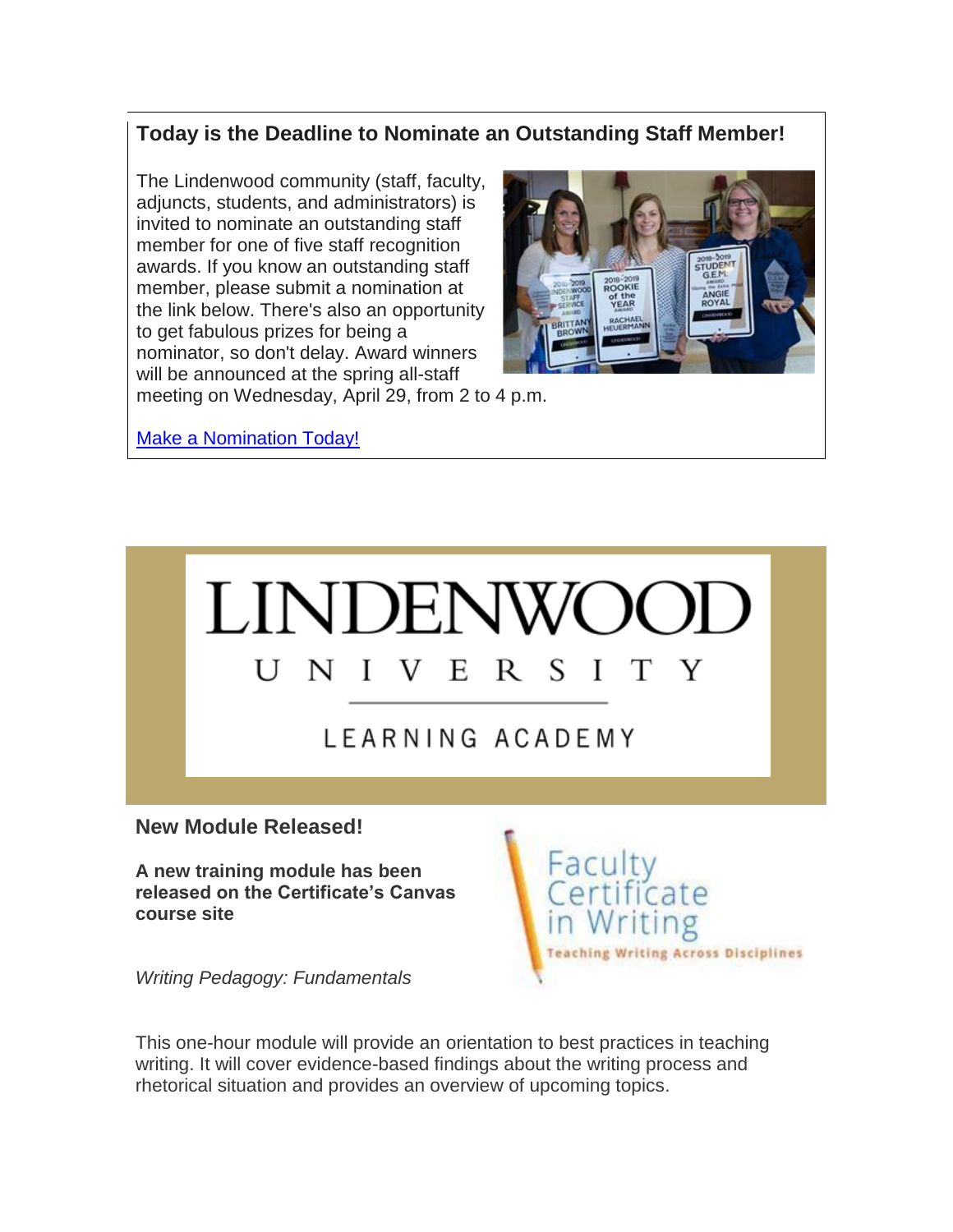If you are interested in completing this module, email [Elizabeth](mailto:efleitz@lindenwood.edu) [Fleitz](mailto:efleitz@lindenwood.edu) for a Canvas invitation!

#### $\bullet$ **New Canvas Workshop Available**

On January 18, 2020, Canvas transitioned to a new gradebook! This workshop will show you the new features, changes, and helpful tips when using the new gradebook.

This workshop is for Lindenwood instructors and staff using Canvas for grading purposes.

#### **Objectives**

- How to access the Canvas gradebook
- How to access existing features in the Canvas gradebook
- How to access and use new features in the Canvas gradebook
- How to prepare the new gradebook for grade pulls
- How to apply a grading scheme using the new gradebook

**Dates:** Feb. 24-28 **Time:** 12 to 1 p.m. **Location:** LARC 217

Click [here](https://hes32-ctp.trendmicro.com/wis/clicktime/v1/query?url=https%3a%2f%2fcustapp.marketvolt.com%2flink%2fmmdKenocSF%3fCM%3d1471031041%26X%3d70525052&umid=7b084b19-d866-4589-b82b-44904f81dbb3&auth=bc7ac43e330fa629f0cfb11786c85e83c10d06b8-a208eead435cee39ddea10a374b6f1e18269415a) to register!

Can't make it to a workshop? Check out this video about the [Canvas](https://hes32-ctp.trendmicro.com/wis/clicktime/v1/query?url=https%3a%2f%2fcustapp.marketvolt.com%2flink%2fDcfFiu17Wf%3fCM%3d1471031041%26X%3d70525052&umid=7b084b19-d866-4589-b82b-44904f81dbb3&auth=bc7ac43e330fa629f0cfb11786c85e83c10d06b8-ad5811f9519fde7e6246b56af0809324b6477dd9) [Gradebook.](https://hes32-ctp.trendmicro.com/wis/clicktime/v1/query?url=https%3a%2f%2fcustapp.marketvolt.com%2flink%2fDcfFiu17Wf%3fCM%3d1471031041%26X%3d70525052&umid=7b084b19-d866-4589-b82b-44904f81dbb3&auth=bc7ac43e330fa629f0cfb11786c85e83c10d06b8-ad5811f9519fde7e6246b56af0809324b6477dd9)

#### **Implicit Bias Training**

#### **Feb. 25, 2:30 to 4:30 p.m., Hyland Arena VIP Room**

This is an interactive workshop that is designed to define implicit bias and demonstrate common forms of implicit bias and the potential impact on the university community, as well as provide resources on campus and allow participants to examine their own assumptions and privileges. **[Click](https://hes32-ctp.trendmicro.com/wis/clicktime/v1/query?url=https%3a%2f%2fcustapp.marketvolt.com%2flink%2fXvFQsMteyH%3fCM%3d1471031041%26X%3d70525052&umid=7b084b19-d866-4589-b82b-44904f81dbb3&auth=bc7ac43e330fa629f0cfb11786c85e83c10d06b8-8970b8cbf171ffdd374a75448c33b3d9de11a8bb) here to register**

#### **Introduction to eLearning offered by Lindenwood Online [Click Here](https://hes32-ctp.trendmicro.com/wis/clicktime/v1/query?url=https%3a%2f%2fcustapp.marketvolt.com%2flink%2fmmdKenocSF%3fCM%3d1471031041%26X%3d70525052&umid=7b084b19-d866-4589-b82b-44904f81dbb3&auth=bc7ac43e330fa629f0cfb11786c85e83c10d06b8-a208eead435cee39ddea10a374b6f1e18269415a) to Register**

Introduction to eLearning is a four-week, asynchronous course beginning March 2 required for faculty and adjuncts new to teaching online at Lindenwood. It is filled with great information seasoned faculty can benefit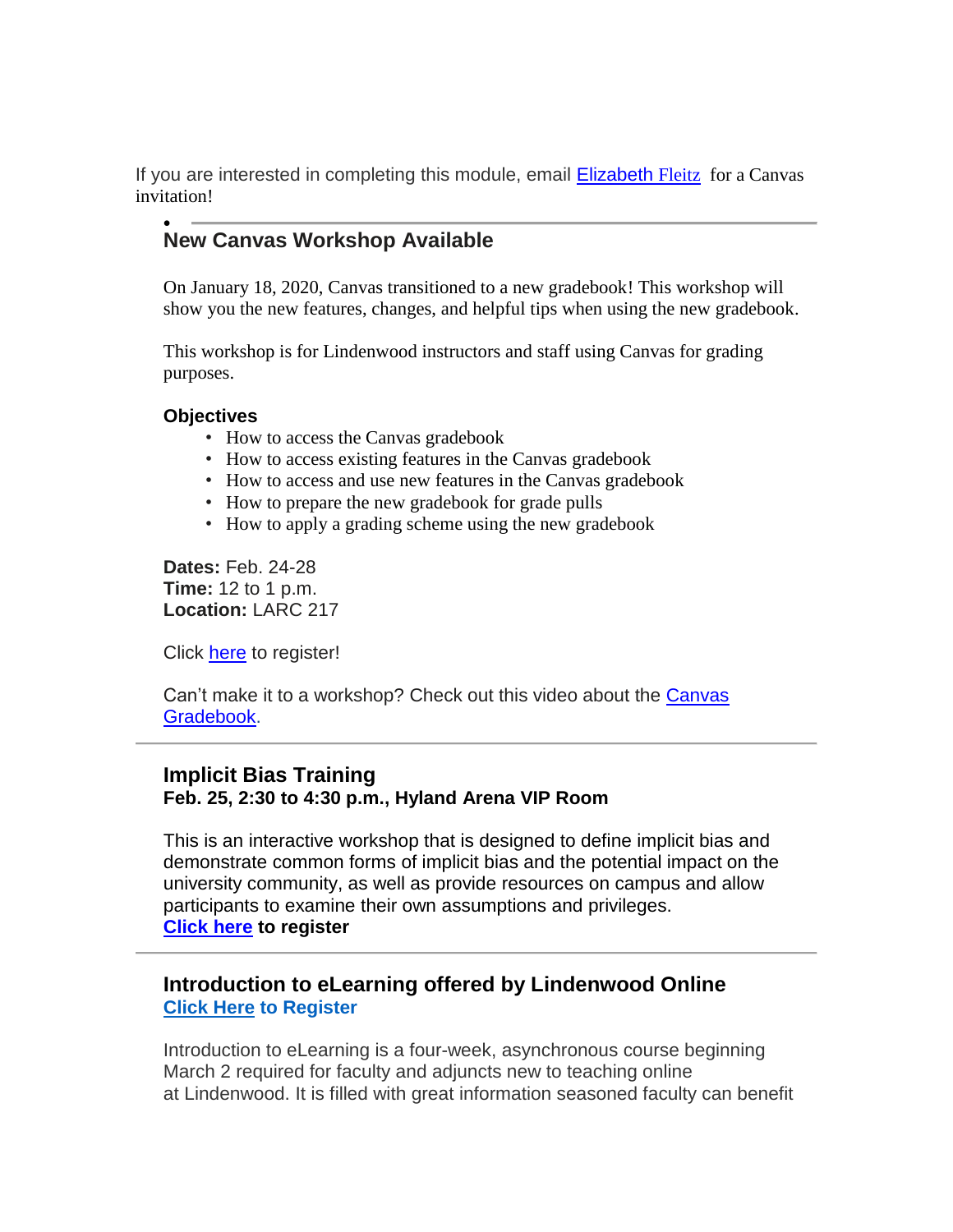from as well. This course focuses on Canvas, instructor presence, responsiveness, and supportiveness. Introduction to eLearning is taught by a member of the Lindenwood Online team, who will provide feedback throughout the four weeks. All interested in improving their online courses are welcome to participate!

## **Upcoming Learning Academy Events: [Click Here](https://hes32-ctp.trendmicro.com/wis/clicktime/v1/query?url=https%3a%2f%2fcustapp.marketvolt.com%2flink%2fmmdKenocSF%3fCM%3d1471031041%26X%3d70525052&umid=7b084b19-d866-4589-b82b-44904f81dbb3&auth=bc7ac43e330fa629f0cfb11786c85e83c10d06b8-a208eead435cee39ddea10a374b6f1e18269415a) to Register**

- o **Safe Zone Training:** March 17 from 1 to 3 p.m., Hyland VIP Room, Evans Commons
- o **Safe Zone Training:** March 18 from 10 a.m. to 12 p.m., Hyland VIP Room, Evans Commons
- o **Implicit Bias and Assessment Data:** How can we view assessment data through an equitable lens? March 20 from 9 to 11 a.m., Harmon Hall, Room 229

#### **Excused Absences**

The following students will be on a field trip on Wednesday, March 3, from 1 to 5 p.m. at the City of St. Charles Dispatch Center and Fire Station #5 for Scott Mullins' Paramedic Operations class. Please excuse them from classes during this time frame.

Dakota Arnold Tim Barry MiKayla Gunn Zachary Jewett Alexis Lesch Dominick Montileon Juan Carlos Reyes Tyler Skipper Colby Smith Shelby Tierney Sarah Linda Twente

#### **Evans Commons Rec Center Spring Break Hours**

Saturday, March 7 -10 a.m. - 8 p.m. Sunday, March 8 - 12 p.m. - 10 p.m. Monday-Friday, March 9-13 - 7 a.m. - 9 p.m. Saturday, March 14 - 10 a.m. - 8 p.m. Sunday, March 15 - 12 p.m. - 10 p.m. Monday, March 16 - Normal Hours Resume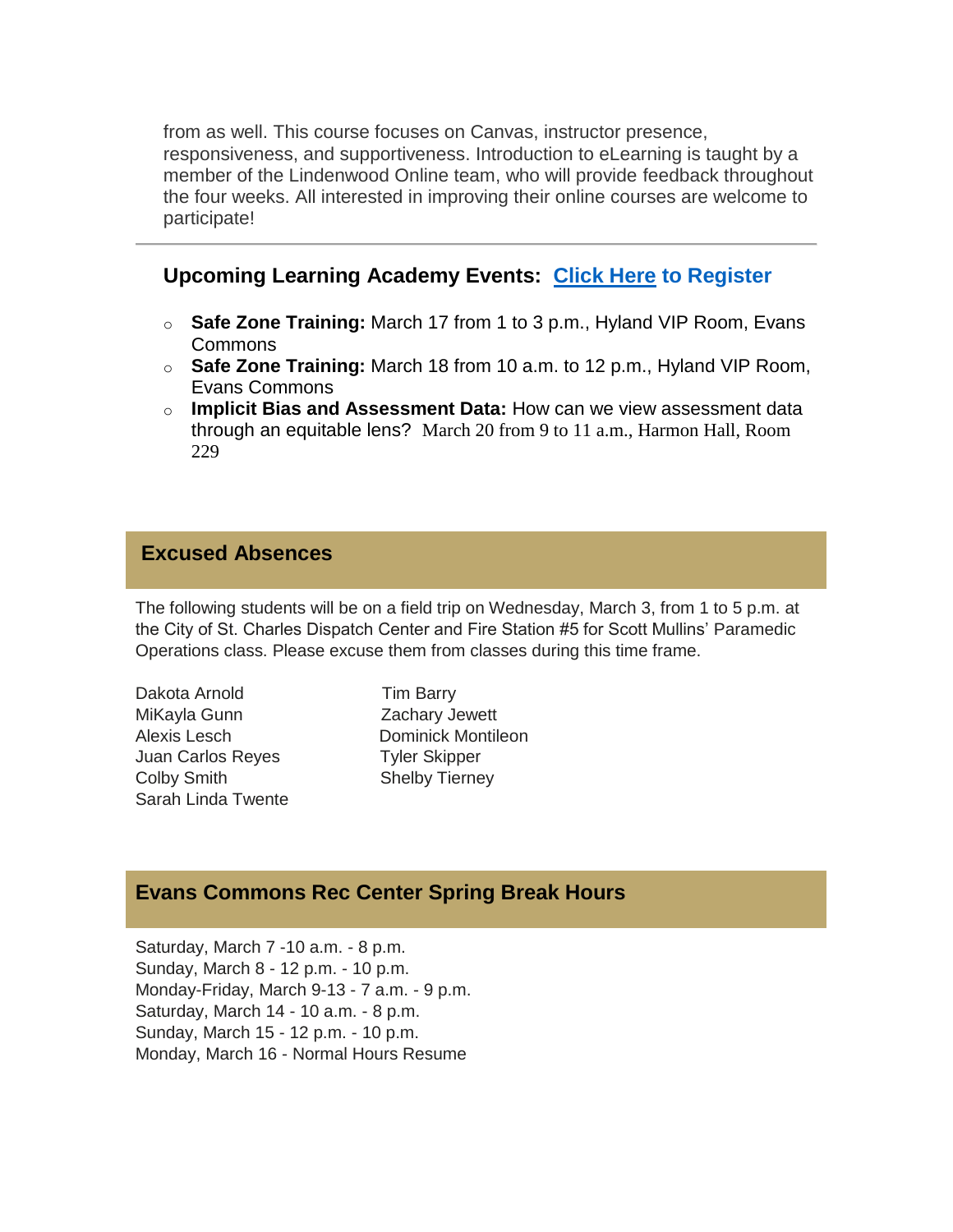\*Rec Center hours also include the Third-Floor Track.

\*All guests will be asked to start leaving the facility 15 minutes prior to scheduled closing.

#### **Applications and Nominations**

#### **President Ambassador**

If you have students (in good academic and social standing) you would like to recommend for President's Ambassador, please have them fill out this [application](https://hes32-ctp.trendmicro.com/wis/clicktime/v1/query?url=https%3a%2f%2fcustapp.marketvolt.com%2flink%2fsRL8Cclpee%3fCM%3d1471031041%26X%3d70525052&umid=7b084b19-d866-4589-b82b-44904f81dbb3&auth=bc7ac43e330fa629f0cfb11786c85e83c10d06b8-b2cfa233fee23b7d48d790be29af1821b29173d1) and return to [Nicole Sullivan](mailto:nsullivan@lindenwood.edu) or office 325 in the LARC on or before Friday, March 20, 2020.

#### **Alumni Award Nominations**

Students, staff, faculty, and alumni are invited to **[nominate](https://hes32-ctp.trendmicro.com/wis/clicktime/v1/query?url=https%3a%2f%2fcustapp.marketvolt.com%2flink%2fg38w8CcQRF%3fCM%3d1471031041%26X%3d70525052&umid=7b084b19-d866-4589-b82b-44904f81dbb3&auth=bc7ac43e330fa629f0cfb11786c85e83c10d06b8-d8262f58e58b7235218a4a3d1172cbc764ff6769)** alumni for the Alumni Merit Award, Alumni Service Award, or Young Alumni Award. The deadline to nominate an alumnus is April 30. Please contact Alumni Director [Rachael](mailto:rheuermann@lindenwood.edu)  [Heuermann](mailto:rheuermann@lindenwood.edu) with questions.

#### **Upcoming Events and Deadlines**

- Feb. 27-29 [Winter Dance Concert,](https://hes32-ctp.trendmicro.com/wis/clicktime/v1/query?url=https%3a%2f%2fcustapp.marketvolt.com%2flink%2fePqonVqN6B%3fCM%3d1471031041%26X%3d70525052&umid=7b084b19-d866-4589-b82b-44904f81dbb3&auth=bc7ac43e330fa629f0cfb11786c85e83c10d06b8-a11c8f60224b388a838d9c81a5f05e75d33d1581) 7:30 p.m., The Emerson Black Box Theater
- March 2 [Forum on Voting and Political Participation,](https://hes32-ctp.trendmicro.com/wis/clicktime/v1/query?url=https%3a%2f%2fcustapp.marketvolt.com%2flink%2fVTvfYeMnZH%3fCM%3d1471031041%26X%3d70525052&umid=7b084b19-d866-4589-b82b-44904f81dbb3&auth=bc7ac43e330fa629f0cfb11786c85e83c10d06b8-fd06747e0680e3582cd1353cd3b53e5e6c44b8a7) 3:30 p.m., Spellmann Center's Anheuser-Busch Leadership Room
- March 3 [Band and Orchestra Concert,](https://hes32-ctp.trendmicro.com/wis/clicktime/v1/query?url=https%3a%2f%2fcustapp.marketvolt.com%2flink%2fdHYIafafrb%3fCM%3d1471031041%26X%3d70525052&umid=7b084b19-d866-4589-b82b-44904f81dbb3&auth=bc7ac43e330fa629f0cfb11786c85e83c10d06b8-b24d1386252d686039bd081b37ee432e03410b2b) 7:30 p.m., Lindenwood Theater
- March 3 SLU Law School Information Session, 3-4 p.m., LARC 003
- March 16 [Faculty Colloquium Speaker Series Spring I,](https://hes32-ctp.trendmicro.com/wis/clicktime/v1/query?url=https%3a%2f%2fcustapp.marketvolt.com%2flink%2feyP8Dc3TfR%3fCM%3d1471031041%26X%3d70525052&umid=7b084b19-d866-4589-b82b-44904f81dbb3&auth=bc7ac43e330fa629f0cfb11786c85e83c10d06b8-6b8f6449a4c6053cded0461f4475a7caf2c1912c) 2:30-4 p.m., LARC Theater (room 343)